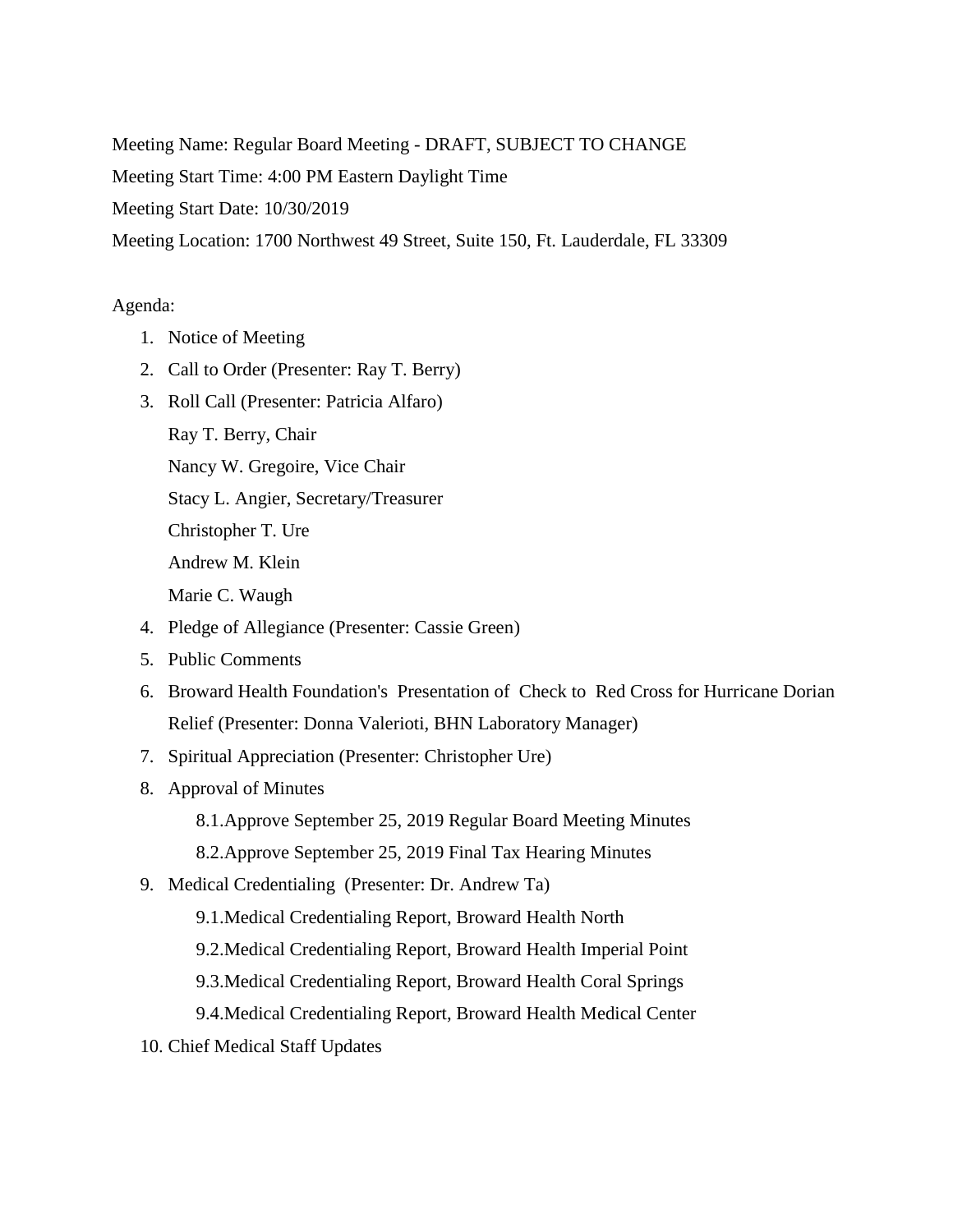- 10.1. Chief of Medical Staff Update, Broward Health North (Presenter: Dr. Gary Lehr)
- 10.2. Chief of Medical Staff Update, Broward Health Imperial Point Update (Presenter: Dr. William Jensen)
- 10.3. Chief of Medical Staff Update, Broward Health Coral Springs Update (Presenter: Dr. Israel Penate)
- 10.4. Chief of Medical Staff Update, Broward Health Medical Center Update (Presenter: Dr. Michael Morrison)
- 11. Presentations
	- 11.1. CEO Update (Presenter: Gino Santorio)
	- 11.2. Centers of Excellence Overview (Presenter: Linda Quick)

## 12. Consent Agenda

- 12.1. Acceptance Financial Statements
	- 12.1.1. Approval of the Interim Financial Statement for the month of July, 2019
	- 12.1.2. Approval of the Interim Financial Statement for the month of August, 2019
	- 12.1.3. Approval of the Interim Financial Statement for the month of September, 2019
- 12.2. External Auditor's FY-2019 Audited Financial Statement, Presentation, Review and Acceptance
- 12.3. Systemwide, Approval of Apheresis services agreement with Fresenius
- 12.4. Resolution FY20-07: Resolution Creating a New Procurement Code and Establishing Emergency Waivers
- 13. Discussion Agenda
	- 13.1. Chief Internal Auditor, Investigation and Resolution (Presenters: Steve Forman, Compliance Expert to the Board of Commissioners, Brian Kozik, Chief Compliance Officer)

{PLEASE NOTE: Postponed to November 20, 2019 Regular Board Meeting to allow time to respond to Committee queries}.

13.2. Resolution Certifying Implementation of an Effective Compliance Program, Fourth Reporting Period of CIA (Presenter: Administration)